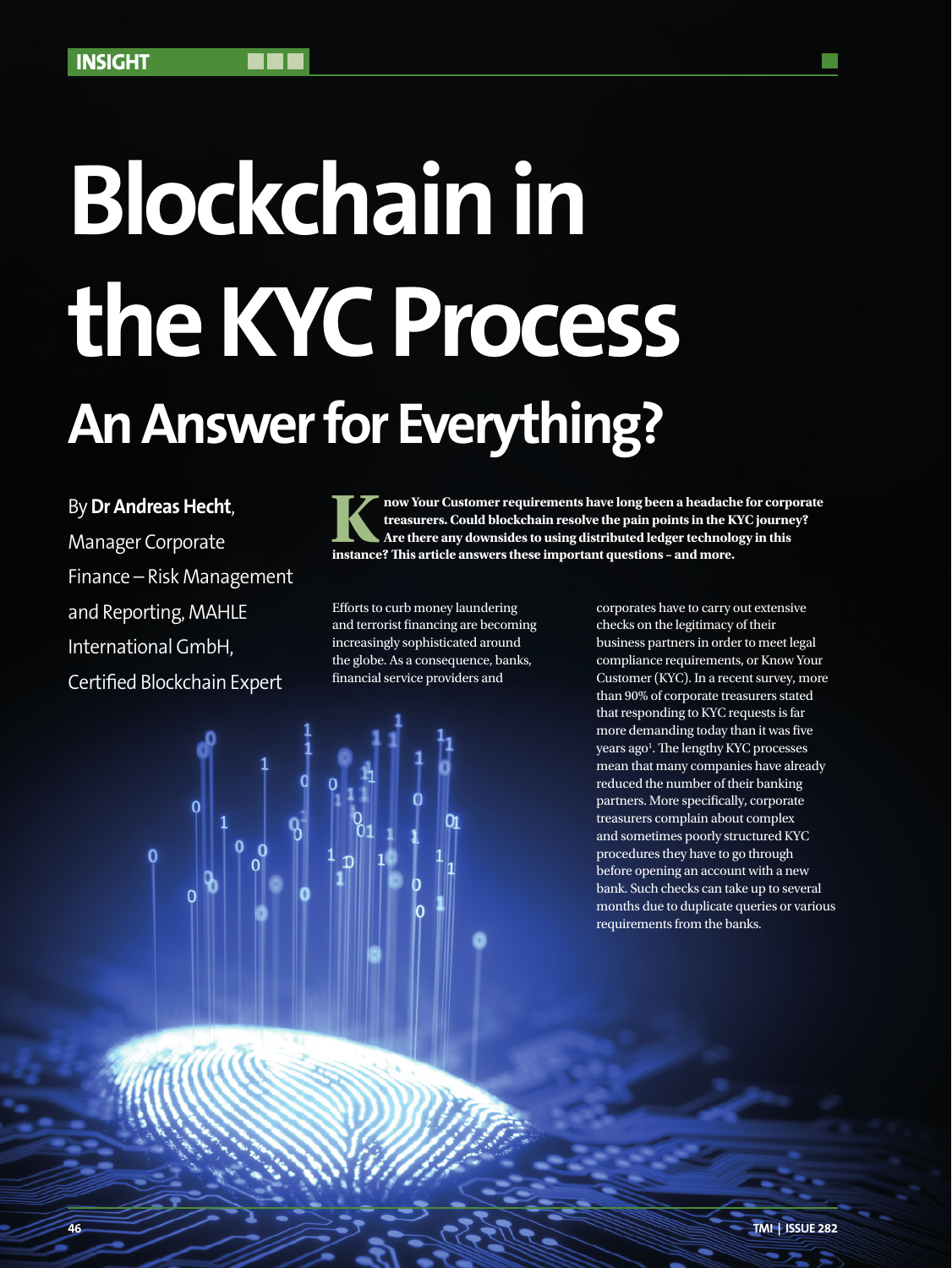While a survey conducted by a German treasury magazine in 2018 revealed that financial managers see the greatest need for digitisation in corporate banking in KYC issues<sup>2</sup>, E.ON, a German electric utility company, offered one solution: it opened a bank account and delivered the data for the KYC checks electronically via a new electronic bank account management tool. However, this will only have real added value if many financial institutions share the same electronic solution.

Another major weakness in the current KYC process is that personal and company data are repeatedly requested by several institutions, with customers having to complete identical processes with different counterparties which produce identical results, causing avoidable expense for the institutions and annoying customers. According to a recent survey by Thomson Reuters, this outdated due diligence process generates average direct costs for financial institutions of \$60m and overall is said to cost up to \$500m per bank per year<sup>3</sup>.

To address this problem the banking cooperative SWIFT is in the process of setting up a central register for KYC-relevant corporate client data. The KYC registry is an online portal for financial institutions to exchange institutional KYC information as part of the statutory due diligence process. The platform enables banks to exchange KYC data and documents with their correspondent banks in a secure, standardised and controlled manner and to access the complete and validated KYC profiles of their correspondents. In a first step, SWIFT launched the web-based registry for KYC-relevant corporate customer data at the end of 2019 for all companies that have a SWIFT connection within their group, aiming to increase efficiency and contribute to cost savings

in the KYC process. In May 2020 one participating corporate said that it hoped that a platform as communication channel will be more secure and transparent than email processes, and that banks would have more confidence in the information provided via the platform, as the documents would be verified by SWIFT. The SWIFT review will hopefully also lead to fewer queries.

However, SWIFT has been criticised for its inefficiency and lack of transparency, and the solution based on an online portal of the traditional banking system also raises doubts. Concerning the general SWIFT set-up, for example, SWIFT member Credit Suisse "believes [that] interbank payment systems are ripe for disruption. Interbank payment systems such as SWIFT are old, inflexible, slow, and increasingly prone to cyberattacks at a time when banks are under tremendous pressure to cut costs and protect customer data from hackers, which blockchain could achieve". Critics of SWIFT's KYC registry state that centralised KYC utilities struggled to gain industry-wide acceptance, with over one-third of banks not participating due to cost, operational and complex technical integration issues and that such centralised models are inflexible compared to new technologies.

66

Promoters of blockchain technology assert that decentralised set-ups provide the basis for a truly global, efficient and secure KYC process without centralised data stores managed by third-party providers acting as (inefficient) intermediaries. The head of KYC and reference data at SWIFT has acknowledged the new technologies, stating "The [SWIFT KYC registry] platform is constantly evolving, but transferring the registry onto blockchain will be off the cards for now. We will continue to explore blockchain over different use cases, but for now the centralised solution is a good one".

# **How blockchain can address weaknesses of the current KYC process**

### **Security**

All parties involved must agree on transactions before they are recorded and ensure that the verified blocks are cryptographically encrypted before being appended to the chain of data records (blockchain). The decentralised database is stored on many computers in a peer-to-peer network. Since each participant or node keeps a copy of the entire blockchain instead of the information being located on a single

*Promoters of blockchain technology assert that decentralised set-ups provide the basis for a truly global, efficient and secure KYC process.*

# **BLOCKCHAIN BASICS**

Blocks that consist of time-stamped series of an immutable record of transaction data form the core of blockchain technology. A blockchain makes it possible to transmit information in a forgery-proof manner using a decentralised database shared by many participants, so that manipulated copies are impossible. Such a database, also known as distributed register or distributed ledger, requires a trustworthy and decentralised mechanism to create consensus on how new blocks are created and how they can be added to the existing blocks. There are various consensus mechanisms, with proof-of-work being the oldest

and best known (e.g., used in the public bitcoin and, so far, in Ethereum), proof-of-stake being less time-consuming and computationallyintensive and proof-of-authority being particularly applied in the realm of private or permissioned, i.e., access-restricted blockchains.

Blockchain technology is developing dynamically and new areas of application such as smart contracts are rapidly opening up. Smart contracts are computer programmes that can make decisions if certain conditions are fulfilled, enabling a blockchain-based automated execution of 'if-then' relationships.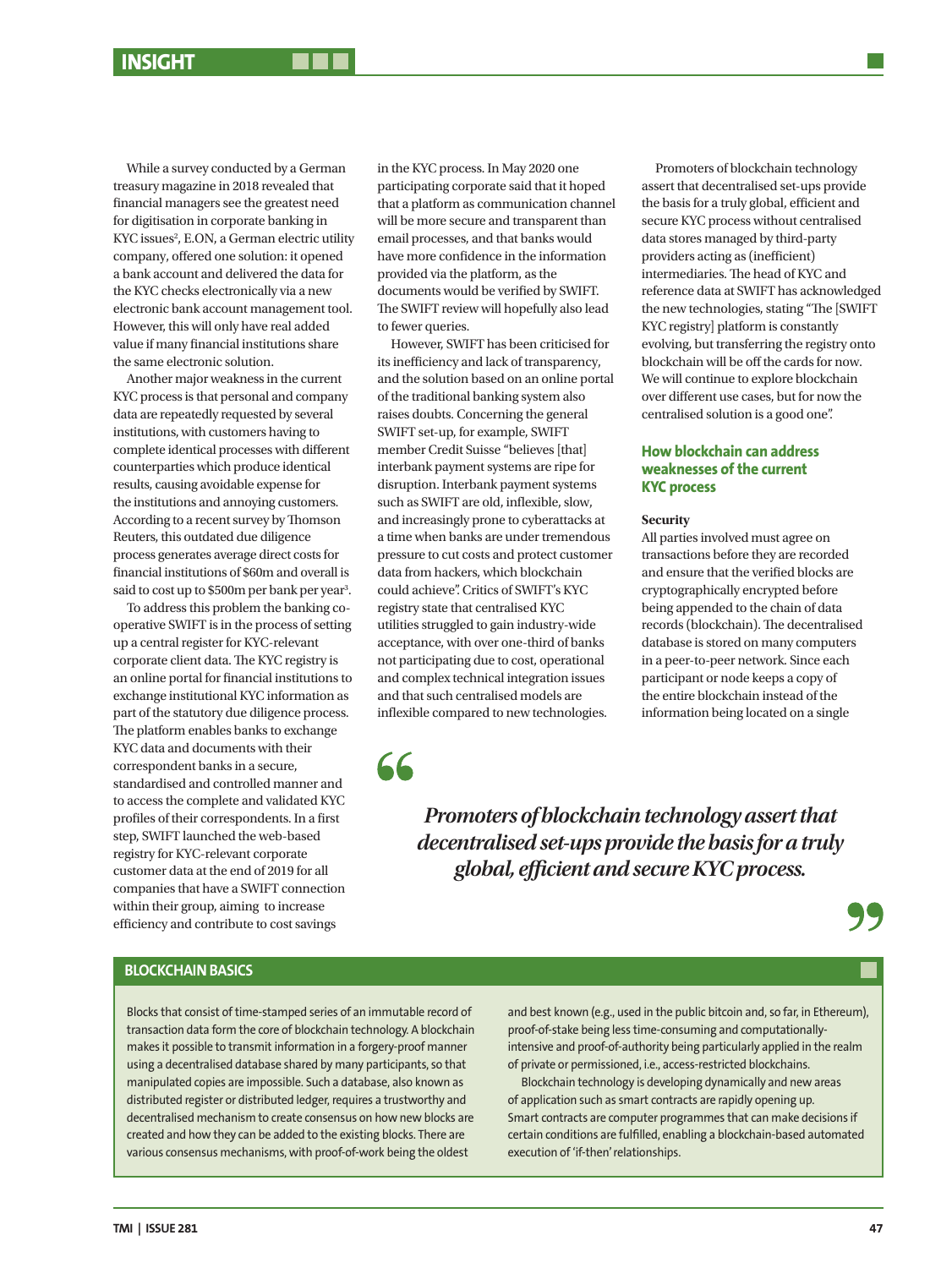server, the technology is resistant to hacking – changing the data record would imply hacking each individual node as there is no single point of failure. Blockchains are therefore secure, always up-to-date directories in which digital transactions can be documented reliably and comprehensibly.

Is blockchain 100% tamper-proof? Theoretically, if a participant manages to control more than half of the participant nodes, it could modify the transaction history. In practice this never happens and has little relevance to private or permissioned blockchains with trusted nodes.

### **Efficiency**

Paper or email-based processes for complex transactions involving many participants are slow and error-prone. A blockchain creates trustworthy and forgeryproof business transactions, so that clearing and settlement can take place more quickly. However, the performance of a public (as opposed to private) blockchain does not come close to that of a central database. For example, while the VISA payment network processes an average of 2,000 transactions per second (with a maximum capacity of 56,000 transactions per second) and the worldwide online payment system of PayPal enables approximately 150 transactions per second, the public blockchain of bitcoin processes just three transactions per second and Ethereum processes 20 transactions per second. Checking transactions and synchronising them takes time: finding a consensus in a completely distributed public (again, we are not talking about private blockchains here) blockchain system is difficult and needs certain security measures to create trust among the participants, slowing down the system's performance. This restricted transaction speed is still a major limiting factor of blockchain technology and

alternative ways of increasing scalability such as parachains, state-channels etc. are promising developments.

For those who aren't familiar with the terminology, parachains improve the scalability and speed of the network. As the chains run and process all transactions in parallel, bottlenecks are avoided as with individual blockchains that process transactions one after the other. Meanwhile, the term 'state channels' refers to an 'off-chain' process with users transacting with each other directly outside the blockchain, which reduces the use of 'on-chain' operations.

In contrast to public blockchains, private or permissioned ones with several trusted nodes, mean that this performance problem does not usually exist because there is already trust between the participants. In turn, this means that time- and energy-intensive consensus mechanisms for the validation of transactions become redundant, significantly increasing transaction speeds but not to the level of central systems. Hyperledger Fabric, a permissioned blockchain project, is reported to be able to process 3,000 to 20,000 transactions per second. In general, however, the question arises as to how relevant the differences in transaction figures are in a KYC use case.

### **Costs**

Blockchain technology significantly reduces the need for third parties or other guarantees, and the digital representation of processes is also associated with meaningful automation potential and thus cost reductions. With smart contracts this can reduce transaction costs and ensure a high level of process integrity, because subsequent deviations from agreements once made are no longer possible, or at least made considerably more difficult. In view of the redundancy of identical KYC processes

and the associated costs, blockchain technology has the potential for a single KYC identification process that generates a certified data record. Instead of regularly repeating the identification process, other institutions or customers could be granted access to the trustworthy and immutable record of KYC data.

## **Transparency**

Transparency is another important and often criticised feature of blockchain technology. Blockchains are very transparent, since any member of the network can view the entire transaction history at any time. This creates trust between the different actors in the blockchain network. In general, insight into historical transaction data can help to verify the authenticity of products or assets. In the KYC process such traceability and thus authenticity checks help to prevent fraud.

However, the desire for transparency could go too far. Blockchains are by nature open and not anonymous, but pseudonymous. While you are able to control who gains insight into past transactions, you may want to protect your privacy to a certain extent. In this respect, tools like zk-SNARKs, (Zero-Knowledge Succinct Non-Interactive Argument of Knowledge) which work on so-called zero knowledge proofs, could be a promising, but still computationally-intensive, solution. Zero knowledge proofs mean that each party in a transaction is able to verify to the other that it has a certain set of information without disclosing what that information is, unlike other systems where at least one party must know all the information. For example, individuals may need to prove that they hold enough money in their bank account to pay for a certain good, but they do not want to reveal the exact balance of their account. So, you prove this information without disclosing your full personal information such as your date or place

 $66$ 

*Blockchains are therefore secure, always up-to-date directories in which digital transactions can be documented reliably and comprehensibly.*